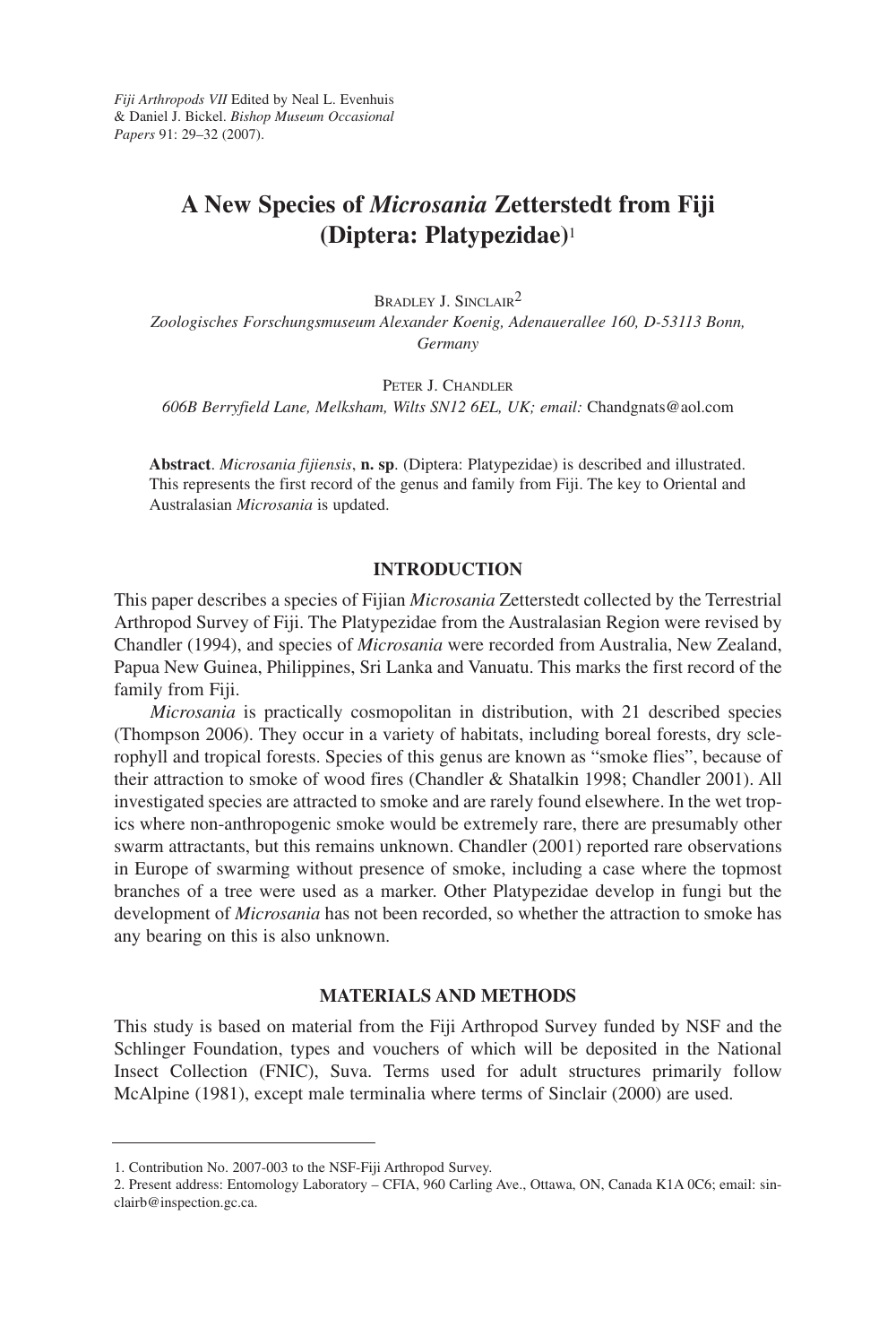

**Figures 1–3**. *Microsania fijiensis*. **1**. Male hind leg; **2**. Male terminalia, lateral view; **3**. Male terminalia, ventral view. Abbreviations: hypd lb – hypandrial lobe; pgt – postgonite; ph – phallus; sur – surstylus.

# **SYSTEMATICS**

#### *Microsania* Zetterstedt

*Microsania* Zetterstedt, 1837: 30. Type-species, *M. stigmaticalis* Zetterstedt (= *Cyrtoma pectipennis* Meigen, 1830) (monotypy).

**Diagnosis**. This genus is distinguished from other platypezids except the Nearctic genus *Melanderomyia* Kessel by the absence of crossvein dm-cu and from all except *Melanderomyia*, *Platypezina* Wahlgren and *Grossoseta* Kessel & Kirby by the presence of a stigma extending beyond vein  $R_1$  on the costa. It differs from these three genera in the stigma extending only narrowly beyond vein  $R_1$  and from *Melanderomyia* it also dif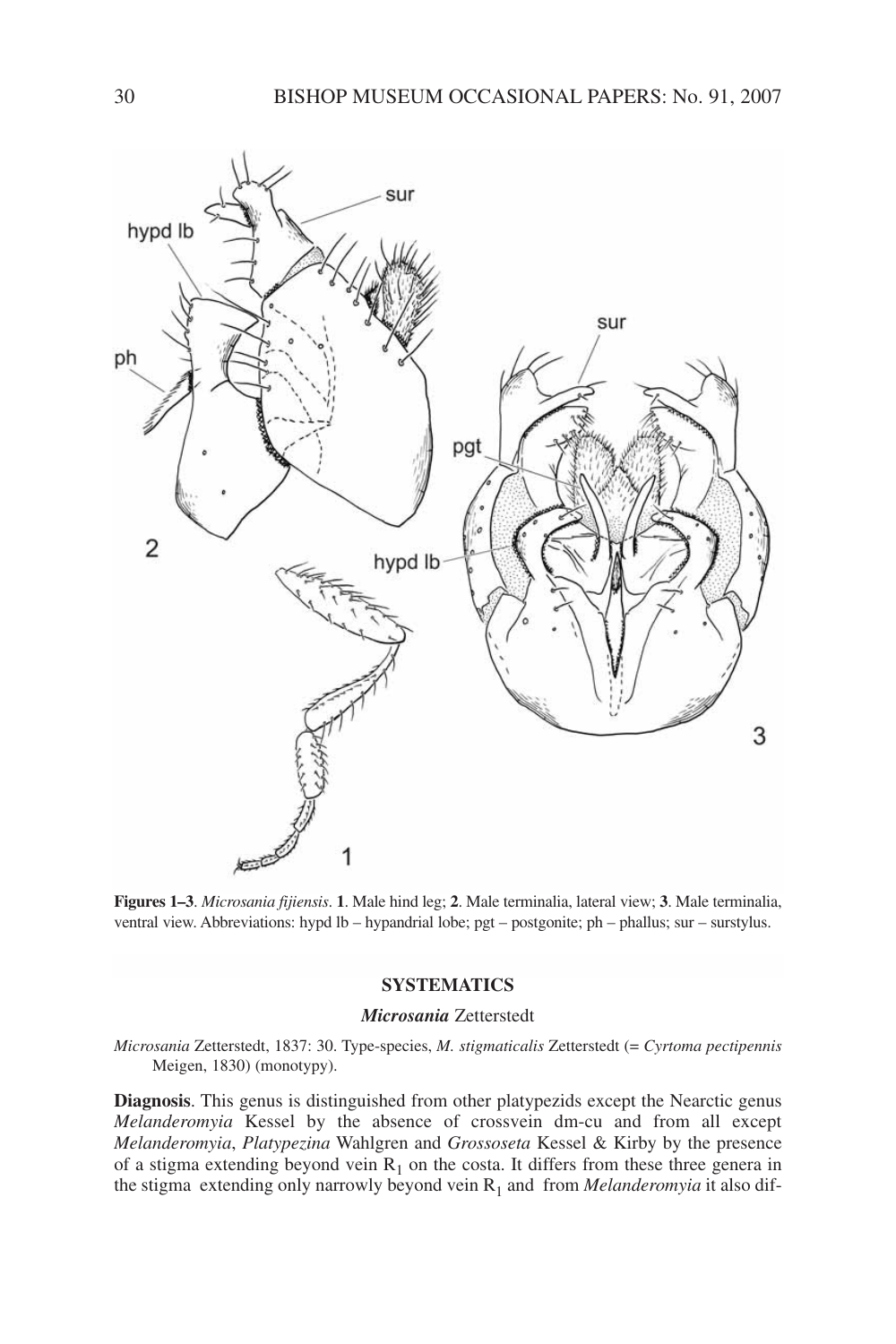fers in having  $M_{1+2}$  forked but the anterior branch incomplete basally (Chandler 1994, 2001).

# *Microsania fijiensis* Sinclair & Chandler**, new species** (Figs. 1–3)

**Diagnosis**. This species is characterized by the trilobed surstylus with its slender pointed central lobe. It is distinguished from *M. unicornuta* Chandler by the medially arched hypandrial lobes when viewed ventrally.

**Description**. **Male**. *Head*. Postorbitals and occipitals pale.

*Thorax*. Chaetotaxy dark; 3 notopleural bristles.

*Legs*. Pale in contrast to thorax. Fore femur and tibia with short setae; posteroventral bristle on mid tibia less than half first tarsomere length. Hind leg (Fig. 1): femur with dorsal setae slightly shorter than femoral depth; tibia somewhat arched on basal half, progressively broadened apically, with approximately 8 stronger dorsal setae in series (at most only subequal to apical width of tibia); first tarsomere (basitarsus) slightly broader than tibia.

*Wing* (length 1.9 mm). Whitish, stigma yellowish. Halter light brown.

*Abdomen*. Setae of tergites dark. *Terminalia* (Figs. 2, 3): Surstylus trilobed, with broad flattened pair of outer lobes and central, slender pointed lobe directed perpendicular to outer lobes. Hypandrial lobe arched medially and tapered to rounded apex in ventral view; apex shallowly forked or bilobed in lateral view. Postgonite slender, arched gradually with narrow apex.

**Female**. Unknown.

**Type**. Holotype male (FBA 139604): FIJI: **Kadavu**: 0.25 km SW Solodamu Vlg., Moanakaka Bird Sanctuary, 60 m, 9–15.Feb.2003, Malaise 1, Schlinger, Tokota'a, 19.078°S, 178.121°E. Holotype to be deposited in FNIC.

**Etymology**. The specific name is in reference to the type locality.

## **KEY TO MALES OF** *MICROSANIA*

The key to Oriental and Australasian species of *Microsania* presented in Chandler (1994) is modified as follows to include *M. fijiensis*.

5. Hind tibia with 4 longer bristles in series; its first tarsomere (basitarsus) broadest near base. Surstyli with outer and middle lobes curved and pointed ....................... ........................................................................................... **albani** Chandler -. Hind tibia with 6–8 longer bristles in series; its first tarsomere more evenly broadened at mid length. Surstyli with slender straight pointed lobe, lateral lobes broadly rounded .......................................................................................................... 5a 5a. Hypandrial lobes gradually arched medially in ventral view ..................................... ................................................................ **fijiensis** Sinclair & Chandler, **n. sp.** -. Hypandrial lobes strongly arched medially and with outer lateral projection ............... ...................................................................................... **unicornuta** Chandler

### **DISCUSSION**

Little can be said of the habits of this species because it is based on a single male specimen. Further collection efforts are required, especially using wood smoke to attract additional specimens. The specimen was collected during the middle of the wetter season on